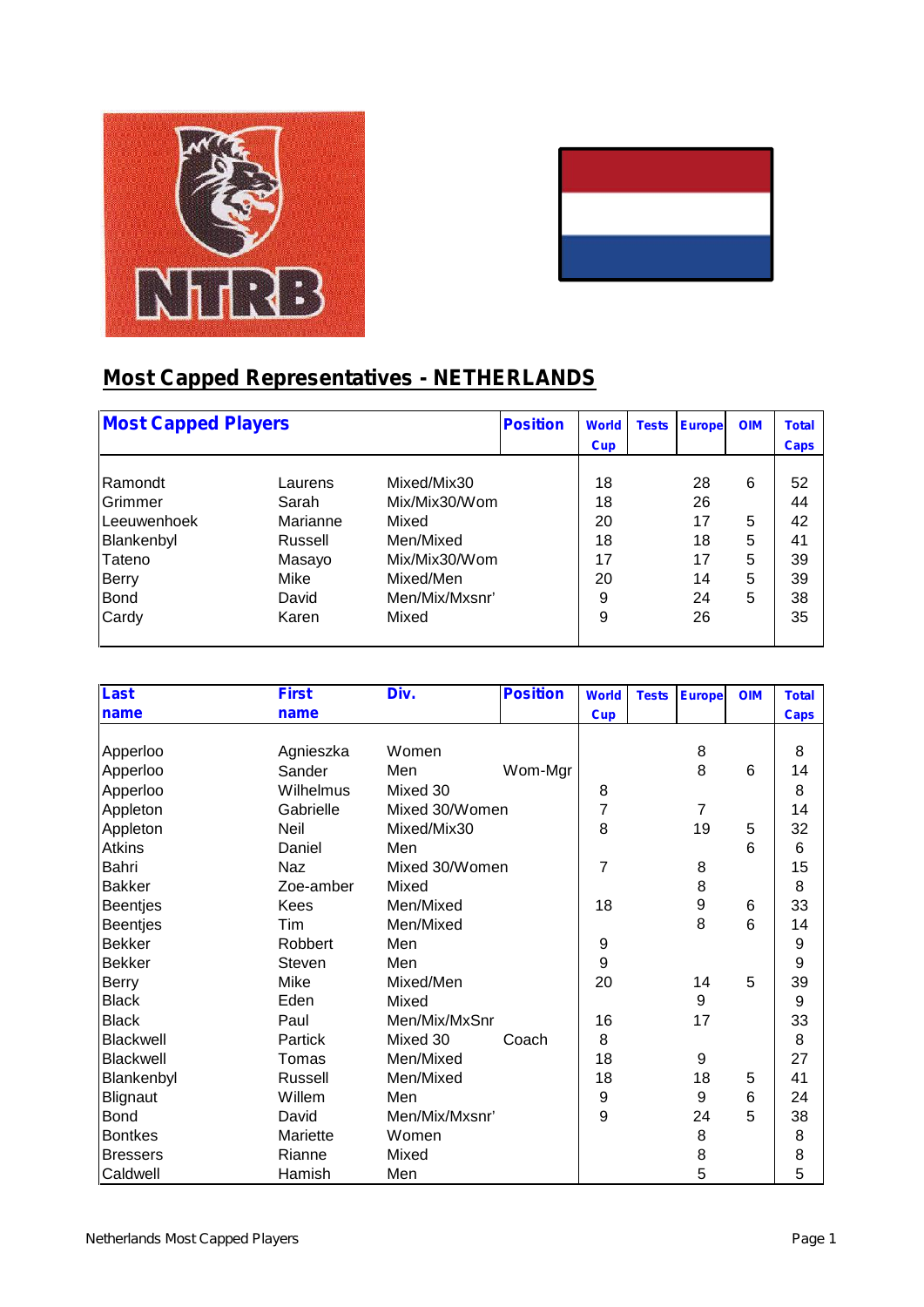| Last           | <b>First</b>                     | Div.           | <b>Position</b> | <b>World</b>   | <b>Tests</b> | <b>Europe</b>   | <b>OIM</b> | <b>Total</b>    |
|----------------|----------------------------------|----------------|-----------------|----------------|--------------|-----------------|------------|-----------------|
| name           | name                             |                |                 | <b>Cup</b>     |              |                 |            | <b>Caps</b>     |
| Cardy          | Karen                            | Mixed          |                 | 9              |              | $\overline{26}$ |            | $\overline{35}$ |
| Clarke         | Anita                            | Mixed          |                 | 20             |              |                 | 5          | 25              |
| Dagher         | Zayne                            | Mixed          |                 |                |              | 8               |            | 8               |
| Davis          | <b>Brent</b>                     | Mixed 30       |                 | $\overline{2}$ |              |                 |            | 2               |
| de Jong        | Andre                            | Men            |                 |                |              |                 | 6          | 6               |
| Devereux       | Mark                             | Mixed          |                 |                |              |                 | 5          | 5               |
| Dobson         | Jamie                            | Men            |                 | 8              |              | 14              | 6          | 28              |
| Dogheras       | Zayne                            | Mixed          | Manager         | 10             |              |                 |            | 10              |
| Durrant        | Matthew                          | Mixed          |                 |                |              | 8               |            | 8               |
| Feenstra       | Mathijs                          | Men            |                 |                |              | 5               |            | 5               |
| Fisher         | Sam                              | Mixed          |                 | 10             |              |                 |            | 10              |
| Gordon         | Leroy                            | Mixed          | Coach           | 10             |              |                 |            | 10              |
| Grimmer        | Sarah                            | Mix/Mix30/Wom  |                 | 18             |              | 26              |            | 44              |
| Houten         | Silvia Ten                       | Women          |                 |                |              | 8               |            | 8               |
| Huizenga       | Pieter                           | Men            |                 | 8              |              |                 |            | 8               |
| Inja           | <b>Tismark</b>                   | Mixed 30       |                 | 8              |              |                 |            | 8               |
| Inja           | Yofi                             | Mixed/Men      |                 | 10             |              | 18              | 5          | 33              |
| Itrych         | Agnieszka                        | Mixed          |                 | 6              |              |                 |            | 6               |
| Kannamuller    | Hester                           | Mixed/Women    |                 | 8              |              | 17              | 5          | 30              |
| Kennedy        | James                            | Mixed/Men      |                 | 10             |              | 14              |            | 24              |
| Kent           | Alan                             | Mixed          |                 |                |              | 8               |            | 8               |
| Kerkhof        | Sander                           | Men            |                 |                |              | 5               |            | 5               |
| Kidd           | Fletcher                         | Men            |                 |                |              | 9               |            | 9               |
| Kirby          | Fiona                            | Women          |                 |                |              | 8               |            | 8               |
| <b>Kock</b>    | Andrea                           | Women          |                 |                |              | 8               |            | 8               |
| Kohler         | Frits                            | Mixed 30       |                 | $\mathbf 5$    |              |                 |            | 5               |
| Lang           | <b>Brad</b>                      | Men            |                 | 9              |              | 5               |            | 14              |
| Leeuwenhoek    | Marianne                         | Mixed          |                 | 20             |              | 17              | 5          | 42              |
| Lim            | Chris                            | Men/Mixed      | Play/Ch         | 10             |              | 10              | 5          | 25              |
| Lim            | Viravuth                         | Mixed          |                 | 10             |              |                 |            | 10              |
| Lindert        | Lisenka te                       | Mixed 30/Women |                 | $\overline{7}$ |              | 8               |            | 15              |
| Lumsden        | Mark                             | Men/Mixed      |                 | 5              |              | 5               |            | 10              |
| <b>McMiken</b> | Fiona                            | Men            |                 |                |              | 5               |            | 5               |
| Moree          | Jorik                            | Men            |                 |                |              | 5               |            | 5               |
| Morreau        | Luke                             | Men            |                 |                |              | 14              |            | 14              |
| <b>Myers</b>   | Matt                             | Men            |                 |                |              | 5               |            | 5               |
| Napper         | Andrew                           | Mixed 30       |                 | $\overline{7}$ |              |                 |            | 7               |
| Nicod          | Lara                             | Mixed          |                 |                |              | 9               |            | 9               |
| O'Mahony       | Michael                          | Men            |                 |                |              | 5               |            | 5               |
| Owen           | Garth                            | Men/Mixed      |                 | 10             |              |                 | 6          | 16              |
| Penris         | Robbie                           | Men            |                 |                |              | 9               |            | 9               |
| Percy          | Tahi                             | Men/Mixed      |                 | 15             |              | 9               | 5          | 29              |
| Peters         |                                  | Women          |                 |                |              | 8               |            | 8               |
| Peters         | Elly<br>Maria Elizabeth Mixed 30 |                |                 |                |              |                 |            | 8               |
|                |                                  | Men            | Manager         | 8              |              |                 |            | 6               |
| Pitman         | Jon                              |                |                 |                |              |                 | 6<br>6     |                 |
| Ramondt        | Laurens                          | Mixed/Mix30    |                 | 18             |              | 28              |            | 52              |
| Ran            | Coen                             | Mixed          |                 | 10             |              | 18              |            | 28              |
| Reece          | Cerys                            | Women          |                 |                |              | $\overline{7}$  |            | $\overline{7}$  |
| Robinson       | Toby                             | Men            |                 | 9              |              |                 |            | 9               |
| <b>Sceats</b>  | Andy                             | Men            | Manager         | 9              |              | 5               |            | 14              |
| Sharon         | Annette                          | Mixed          | Manager         | 10             |              |                 |            | 10              |
| Sheppeard      | Charlie                          | Men            |                 |                |              | 5               |            | 5               |
| Smallman       | <b>Stacy</b>                     | Mixed          | Coach           |                |              | 10              |            | 10              |
| Smith          | Michiel                          | Men            |                 |                |              | 5               |            | 5               |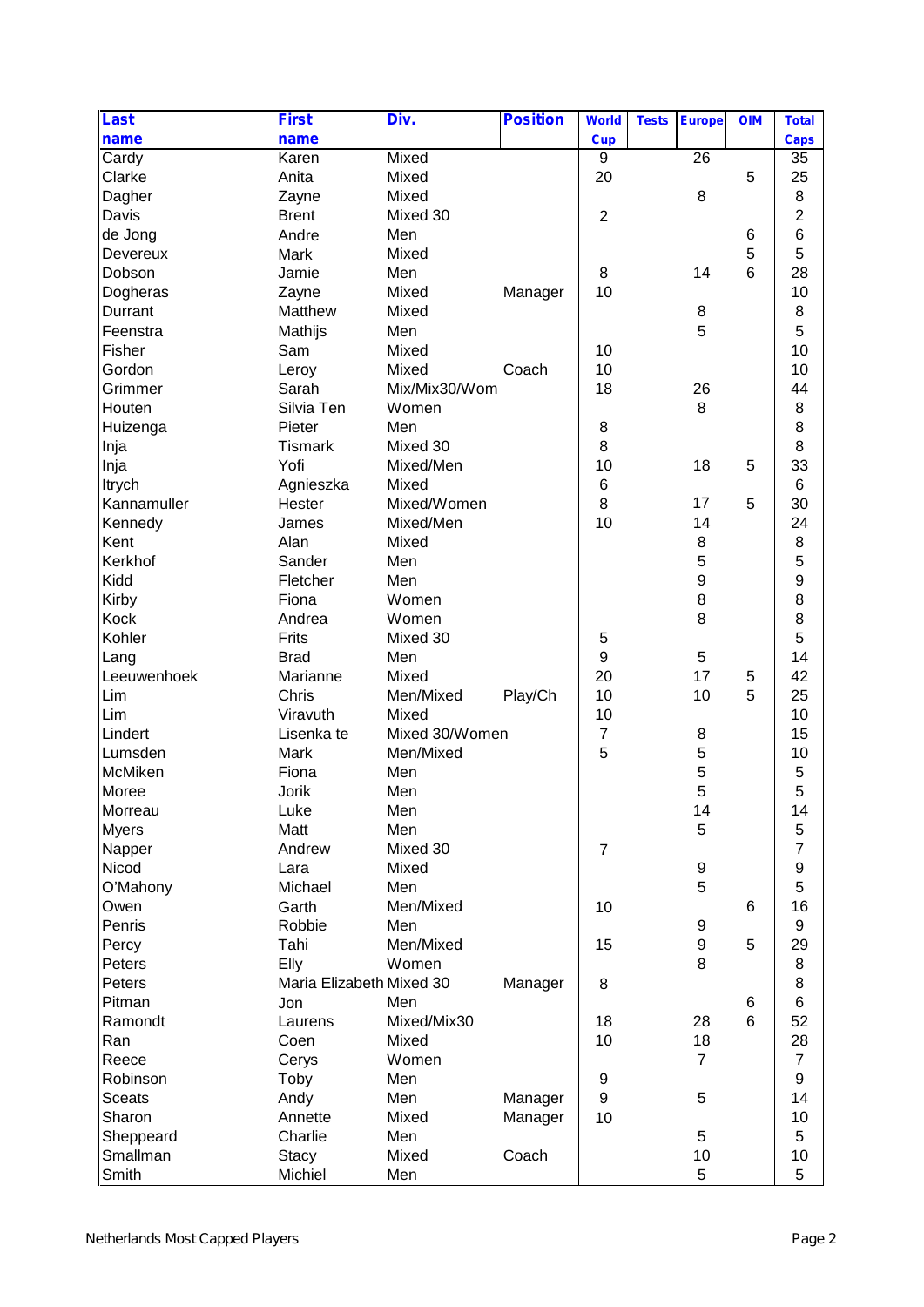| Last                      | <b>First</b> | Div.          | <b>Position</b> | <b>World</b> | <b>Tests</b> | <b>Europe</b> | <b>OIM</b> | <b>Total</b> |
|---------------------------|--------------|---------------|-----------------|--------------|--------------|---------------|------------|--------------|
| name                      | name         |               |                 | <b>Cup</b>   |              |               |            | <b>Caps</b>  |
| <b>Smolders</b>           | Tim          | Men           |                 | 7            |              | 9             |            | 16           |
| Stanford-Smyth            | Rudy         | Men           |                 |              |              | 5             |            | 5            |
| Tateno                    | Masayo       | Mix/Mix30/Wom |                 | 17           |              | 17            | 5          | 39           |
| Taylor                    | Mick         | Men           |                 |              |              | 5             |            | 5            |
| Tigelaar                  | Sjoerd       | Men           |                 |              |              |               | 6          | 6            |
| van Dael                  | Patrick      | Men           |                 |              |              | 5             |            | 5            |
| van Dalen                 | Maaike       | Mixed         |                 | 10           |              | 8             |            | 18           |
| van Diemen                | Claudine     | Mixed/Women   |                 | 10           |              | 18            |            | 28           |
| van Engelsdorp Gastelaars | Ursus        | Men           | Coach           |              |              | 5             |            | 5            |
| van Neuren                | Vinnie       | Mixed         |                 | 10           |              |               |            | 10           |
| <b>Vincens</b>            | Guilhem      | Mixed 30      |                 | 8            |              |               |            | 8            |
| Vis                       | Pieter       | Mixed         | Coach           |              |              | 10            |            | 10           |
| <b>Vliek</b>              | Barry        | Mixed         |                 |              |              | 26            | 6          | 32           |
| von den Hoff              | Rik          | Mixed         |                 |              |              | 10            |            | 10           |
| Voorhorst                 | Guido        | Men           | Manager         |              |              | 5             |            | 5            |
| Westerhof                 | Alex         | Men           |                 | 8            |              | 9             |            | 17           |
| Westerhof                 | Vincent      | Men/Mixed     |                 | 9            |              | 8             | 6          | 23           |
| White                     | Robert       | Mixed         |                 | 10           |              |               |            | 10           |
| Williams                  | Hester       | Mix/Mix30/Wom |                 | 7            |              | 16            | 5          | 28           |
| Wood                      | Anna         | Mixed         |                 | 10           |              | 8             |            | 18           |
| Wuyts                     | Wema         | Men           |                 | 8            |              |               | 6          | 14           |
| Zhuang                    | Wenjing      | Mixed         |                 | 6            |              |               |            | 6            |

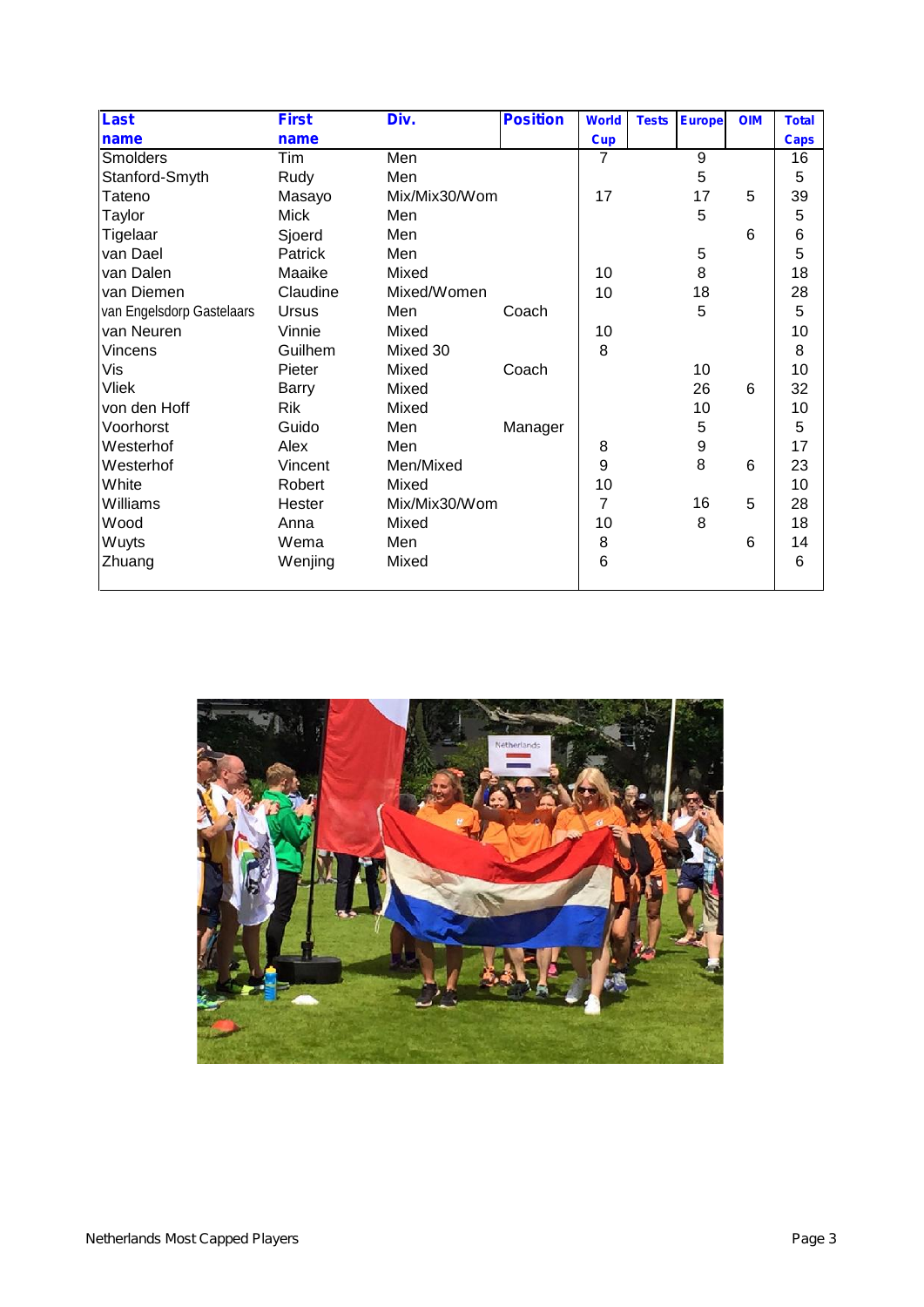#### **Netherlands World Cup Caps**

2011 - Scotland - Men, Women, Mixed

2011 - Scotland - Men30, Mixed30, Men35, Men40

2015 - Coffs Harbour - Men, Women, Mixed

2015 - Coffs Harbour - Women 27, Men30/35/40/50, Mixed 30

| <b>Leading Scorers</b> |             | <b>Division</b><br><b>Position</b> |    | 2011 2015      | #  |
|------------------------|-------------|------------------------------------|----|----------------|----|
|                        |             |                                    |    |                |    |
| Clarke                 | Anita       | Mixed                              | 10 | 10             | 20 |
| Leeuwenhoek            | Marianne    | Mixed                              | 10 | 10             | 20 |
| Berry                  | Mike        | Mixed                              | 10 | 10             | 20 |
| <b>Beentjes</b>        | <b>Kees</b> | Men/Mixed                          | 8  | 10             | 18 |
| Ramondt                | Laurens     | Mix/Mixsnr                         | 10 | 8              | 18 |
| Blankenbyl             | Russell     | Men/Mixsnr                         | 8  | 10             | 18 |
| Grimmer                | Sarah       | Mix/Mixsnr                         | 10 | 8              | 18 |
| <b>Blackwell</b>       | Thomas      | Men/Mixsnr                         | 8  | 10             | 18 |
| Tateno                 | Masayo      | Mix/Mixsnr                         | 10 | $\overline{7}$ | 17 |
| <b>Black</b>           | Paul        | Men/Mixsnr                         | 8  | 8              | 16 |
| Percy                  | Tahi        | Men/Mixed                          | 9  | 6              | 15 |
|                        |             |                                    |    |                |    |

| <b>Last Name</b> | <b>First Name</b> | <b>Division</b> | <b>Position</b> |    | 2011 2015      | #                |
|------------------|-------------------|-----------------|-----------------|----|----------------|------------------|
|                  |                   |                 |                 |    |                |                  |
| Apperloo         | Wilhelmus         | Mixed 30        |                 |    | 8              | 8                |
| Appleton         | Gabrielle         | Mixed 30        |                 |    | $\overline{7}$ | $\overline{7}$   |
| Appleton         | Neil              | Mixed 30        |                 |    | 8              | 8                |
| Bahri            | <b>Naz</b>        | Mixed 30        |                 |    | $\overline{7}$ | $\overline{7}$   |
| <b>Beentjes</b>  | Kees              | Men/Mixed       |                 | 8  | 10             | 18               |
| <b>Bekker</b>    | Robbert           | Men             |                 | 9  |                | $\boldsymbol{9}$ |
| <b>Bekker</b>    | Steven            | Men             |                 | 9  |                | 9                |
| Berry            | Mike              | Mixed           |                 | 10 | 10             | 20               |
| <b>Black</b>     | Paul              | Men/Mixsnr      |                 | 8  | 8              | 16               |
| Blackwell        | Partick           | Mixed 30        | Coach           |    | 8              | 8                |
| Blackwell        | Thomas            | Men/Mixsnr      |                 | 8  | 10             | 18               |
| Blankenbyl       | <b>Russell</b>    | Men/Mixsnr      |                 | 8  | 10             | 18               |
| Blignaut         | Willem            | Men             |                 | 9  |                | 9                |
| <b>Bond</b>      | David             | Men/Mixsnr      |                 | 1  | 8              | 9                |
| Cardy            | Karen             | Mixed           |                 | 9  |                | 9                |
| Clarke           | Anita             | Mixed           |                 | 10 | 10             | 20               |
| Davis            | <b>Brent</b>      | Mixed 30        |                 |    | $\overline{2}$ | $\overline{2}$   |
| Dobson           | Jamie             | Men             |                 | 8  |                | 8                |
| Dogheras         | Zayne             | Mixed           | Manager         | 10 |                | 10               |
| Fisher           | Sam               | Mixed           |                 | 10 |                | 10               |
| Gordon           | Leroy             | Mixed           | Coach           |    | 10             | 10               |
| Grimmer          | Sarah             | Mix/Mixsnr      |                 | 10 | 8              | 18               |
| Huizenga         | Pieter            | Men             |                 | 8  |                | 8                |
| Inja             | <b>Tismark</b>    | Mixed 30        |                 |    | 8              | 8                |
| Inja             | Yofi              | Mixed           |                 | 10 |                | 10               |
| Itrych           | Agnieszka         | Mixed           |                 |    | 6              | $6\phantom{1}6$  |
| Kannamuller      | Hester            | Mixed           |                 |    | 8              | 8                |
| Kennedy          | James             | Mixed           |                 | 10 |                | 10               |
| Kohler           | Frits             | Mixed 30        |                 |    | 5              | 5                |
| Lang             | <b>Brad</b>       | Men             |                 | 9  |                | 9                |
| Leeuwenhoek      | Marianne          | Mixed           |                 | 10 | 10             | 20               |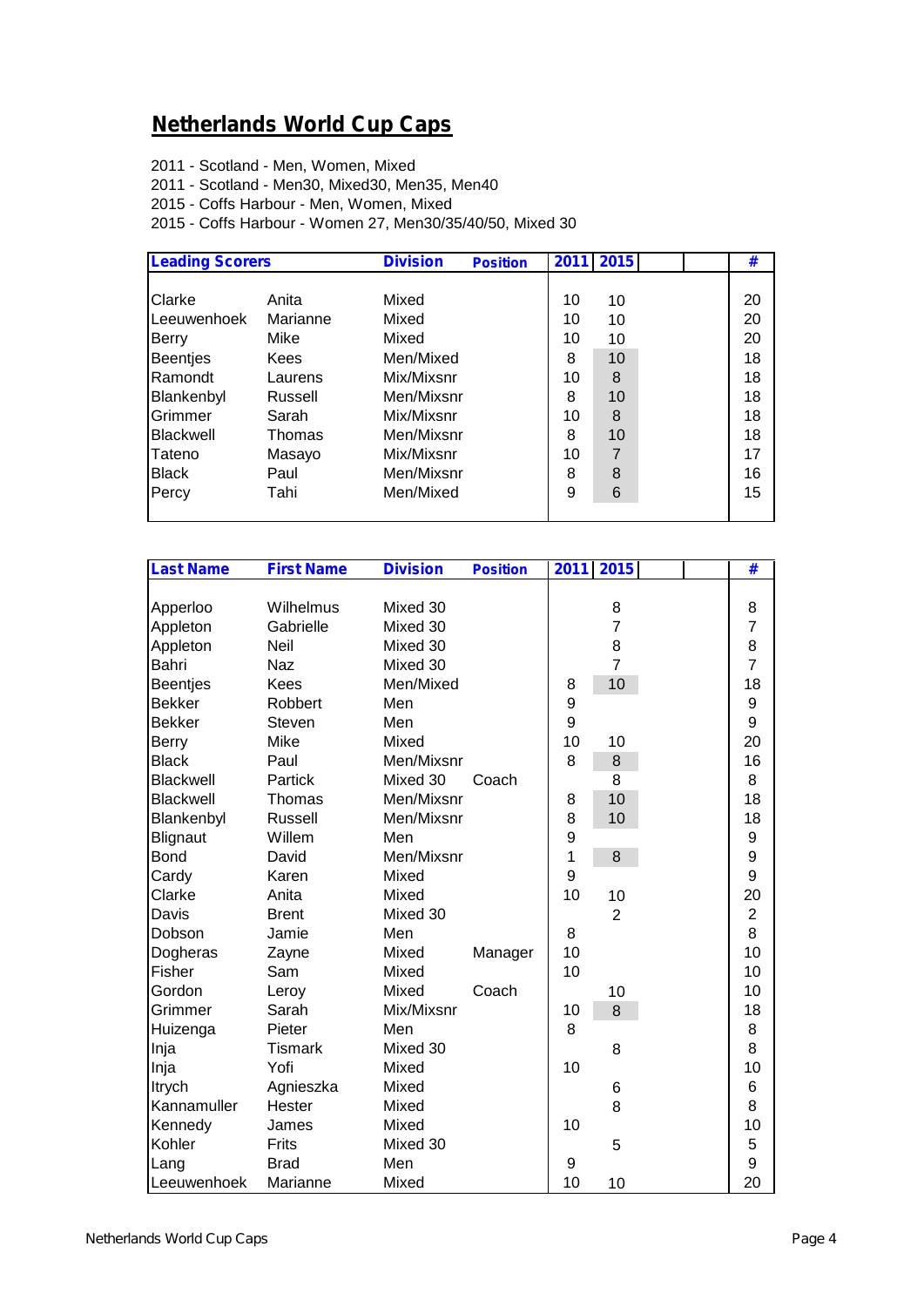| <b>Last Name</b> | <b>First Name</b> | <b>Division</b> | <b>Position</b> |    | 2011 2015      | #              |  |
|------------------|-------------------|-----------------|-----------------|----|----------------|----------------|--|
| Lim              | Chris             | Men/Mixed       | Coach           | 10 |                | 10             |  |
| Lim              | Viravuth          | Mixed           |                 |    | 10             | 10             |  |
| Lindert          | Lisenka te        | Mixed 30        |                 |    | $\overline{7}$ | $\overline{7}$ |  |
| Lumsden          | Mark              | Mixed           |                 |    | 5              | 5              |  |
| Napper           | Andrew            | Mixed 30        |                 |    | $\overline{7}$ | $\overline{7}$ |  |
| Owen             | Garth             | Mixed           |                 |    | 10             | 10             |  |
| Percy            | Tahi              | Men/Mixed       |                 | 9  | 6              | 15             |  |
| Peters           | Maria Elizabeth   | Mixed 30        | Manager         |    | 8              | 8              |  |
| Ramondt          | Laurens           | Mix/Mixsnr      |                 | 10 | 8              | 18             |  |
| Ran              | Coen              | Mixed           |                 | 10 |                | 10             |  |
| Robinson         | Toby              | Men             |                 | 9  |                | 9              |  |
| Sceats           | Andy              | Men             | Manager         | 9  |                | 9              |  |
| Sharon           | Annette           | Mixed           | Manager         |    | 10             | 10             |  |
| <b>Smolders</b>  | Tim               | Men             |                 | 7  |                | $\overline{7}$ |  |
| Tateno           | Masayo            | Mix/Mixsnr      |                 | 10 | $\overline{7}$ | 17             |  |
| van Dalen        | Maaike            | Mixed           |                 | 10 |                | 10             |  |
| Van Diemen       | Claudine          | Mixed           |                 |    | 10             | 10             |  |
| van Neuren       | Vinnie            | Mixed           |                 | 10 |                | 10             |  |
| Vincens          | Guilhem           | Mixed 30        |                 |    | 8              | 8              |  |
| Westerhof        | Alex              | Men             |                 | 8  |                | 8              |  |
| Westerhof        | Vincent           | Mixed           |                 |    | 9              | 9              |  |
| White            | Robert            | Mixed           |                 |    | 10             | 10             |  |
| Williams         | Hester            | Mixed 30        |                 |    | $\overline{7}$ | $\overline{7}$ |  |
| Wood             | Anna              | Mixed           |                 | 10 |                | 10             |  |
| Wuyts            | Wema              | Men             |                 | 8  |                | 8              |  |
| Zhuang           | Wenjing           | Mixed           |                 |    | 6              | 6              |  |

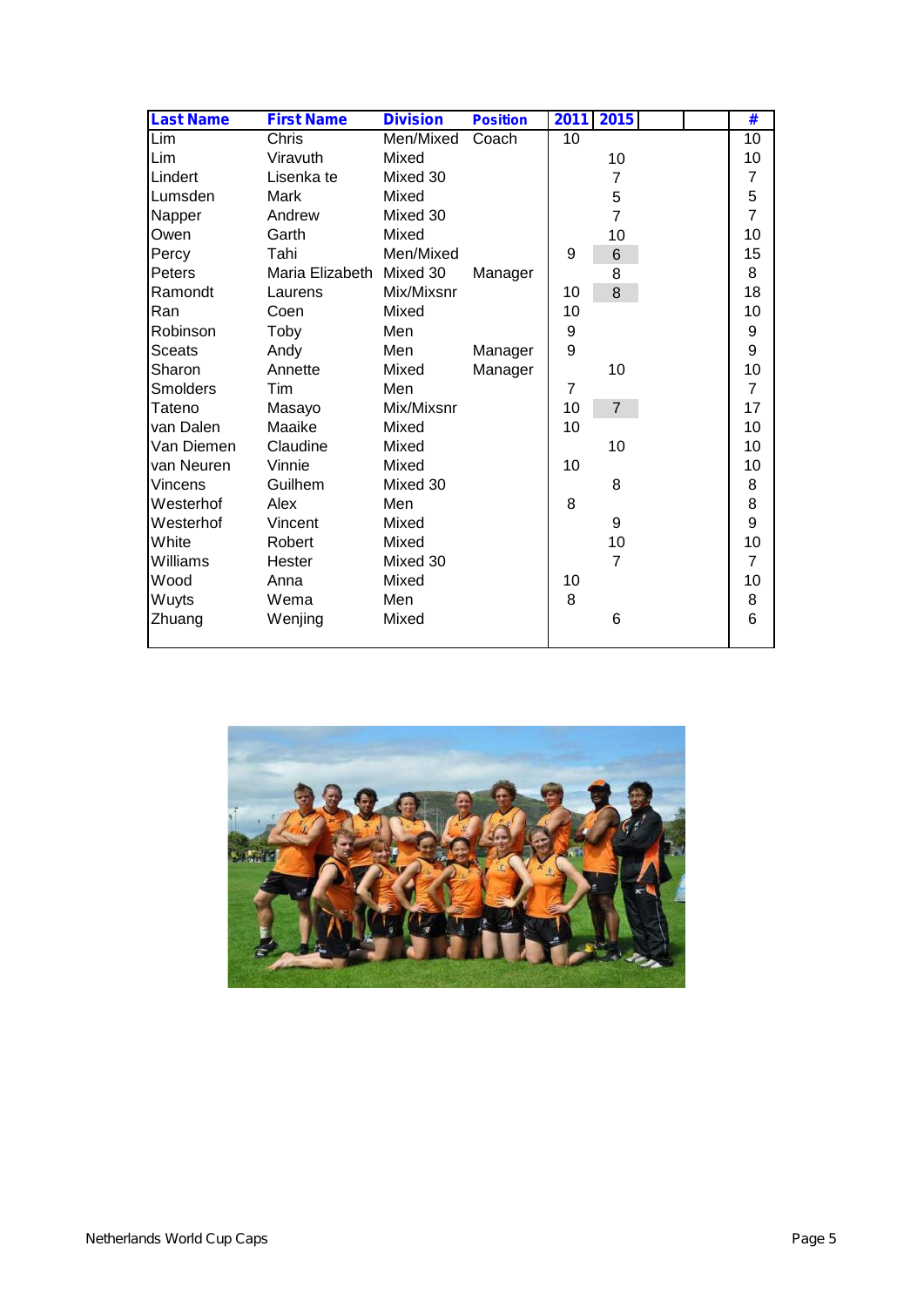### **Netherlands European Caps**

2006 - Edinburgh, Scotland 2008 - Paris, France 2010 - Bristol, England 2012 - Treviso, Italy 2014 - Swansea, Wales 2016 - Jersey

| <b>Most Capped Players</b> |             |             | <b>Position</b> | 06 | 08 | 10 | 12 | 14 | 16 | #  |
|----------------------------|-------------|-------------|-----------------|----|----|----|----|----|----|----|
| Ramondt                    | Laurens     | Mixed       |                 |    |    | 8  | 10 | 10 |    | 28 |
| <b>Vliek</b>               | Barry       | Mixed       | Play/Mgr        |    |    | 8  | 10 | 8  |    | 26 |
| Cardy                      | Karen       | Mixed       |                 |    |    | 8  | 8  | 10 |    | 26 |
| Grimmer                    | Sarah       | Mixed/Women |                 |    |    |    | 9  | 9  | 8  | 26 |
| Bond                       | David       | Men/Mixed   |                 |    | 5  |    | 10 | 9  |    | 24 |
| Appleton                   | Neil        | Mixed       |                 |    |    |    | 10 | 9  |    | 19 |
| Clarke                     | Anita       | Mixed       |                 |    |    | 8  | 10 |    |    | 18 |
| Van Diemen                 | Claudine    | Mixed/Women |                 |    |    |    |    | 10 | 8  | 18 |
| Ran                        | Coen        | Mixed       |                 |    |    | 8  | 10 |    |    | 18 |
| Blankenbyl                 | <b>Russ</b> | Mixed       |                 |    |    | 8  | 10 |    |    | 18 |
| Inja                       | Yofi        | Men/Mixed   |                 |    |    | 9  |    | 9  |    | 18 |

| <b>Surname</b>  | <b>First Name</b> | <b>Division</b><br><b>Position</b> | 06 | 08 | 10               | 12               | 14 | 16             | #  |
|-----------------|-------------------|------------------------------------|----|----|------------------|------------------|----|----------------|----|
|                 |                   |                                    |    |    |                  |                  |    |                |    |
| Apperloo        | Agnieszka         | Women                              |    |    |                  |                  |    | $\,$ 8 $\,$    | 8  |
| Apperloo        | Sander            | Women<br>Manager                   |    |    |                  |                  |    | 8              | 8  |
| Appleton        | Gaby              | Women                              |    |    |                  |                  |    | $\overline{7}$ | 7  |
| Appleton        | Neil              | Mixed                              |    |    |                  | 10               | 9  |                | 19 |
| Bahri           | <b>Naz</b>        | Women                              |    |    |                  |                  |    | 8              | 8  |
| <b>Bakker</b>   | Zoe-amber         | Mixed                              |    |    |                  | 8                |    |                | 8  |
| Beentjes        | Kees              | Mixed                              |    |    |                  |                  | 9  |                | 9  |
| Beentjes        | Tim               | Mixed                              |    |    |                  |                  | 8  |                | 8  |
| <b>Berry</b>    | Mike              | Men                                |    | 5  | 9                |                  |    |                | 14 |
| <b>Black</b>    | Eden              | Mixed                              |    |    |                  |                  | 9  |                | 9  |
| <b>Black</b>    | Paul              | Mixed                              |    |    |                  | 10               | 7  |                | 17 |
| Blackwell       | Tom               | Men                                |    |    | 9                |                  |    |                | 9  |
| Blankenbyl      | Russ              | Mixed                              |    |    | 8                | 10               |    |                | 18 |
| Blignaut        | Willem            | Men                                |    |    | $\boldsymbol{9}$ |                  |    |                | 9  |
| Bond            | David             | Men/Mixed                          |    | 5  |                  | 10 <sup>°</sup>  | 9  |                | 24 |
| <b>Bontkes</b>  | Mariette          | Women                              |    |    |                  |                  |    | 8              | 8  |
| <b>Bressers</b> | Rianne            | Mixed                              |    |    | 8                |                  |    |                | 8  |
| Caldwell        | Hamish            | Men                                |    | 5  |                  |                  |    |                | 5  |
| Cardy           | Karen             | Mixed                              |    |    | 8                | 8                | 10 |                | 26 |
| Clarke          | Anita             | Mixed                              |    |    | 8                | 10               |    |                | 18 |
| Dagher          | Zayne             | Mixed                              |    |    | 8                |                  |    |                | 8  |
| Dobson          | Jamie             | Men                                |    | 5  | 9                |                  |    |                | 14 |
| <b>Durrant</b>  | Matthew           | Mixed                              |    |    | 8                |                  |    |                | 8  |
| Feenstra        | Mathijs           | Men                                | 5  |    |                  |                  |    |                | 5  |
| Grimmer         | Sarah             | Mixed/Women                        |    |    |                  | $\boldsymbol{9}$ | 9  | $\,8\,$        | 26 |
| Houten          | Silvia Ten        | Women                              |    |    |                  |                  |    | 8              | 8  |
| Inja            | Yofi              | Men/Mixed                          |    |    | 9                |                  | 9  |                | 18 |
| Kannamuller     | Hester            | Mixed/Women                        |    |    |                  |                  | 9  | 8              | 17 |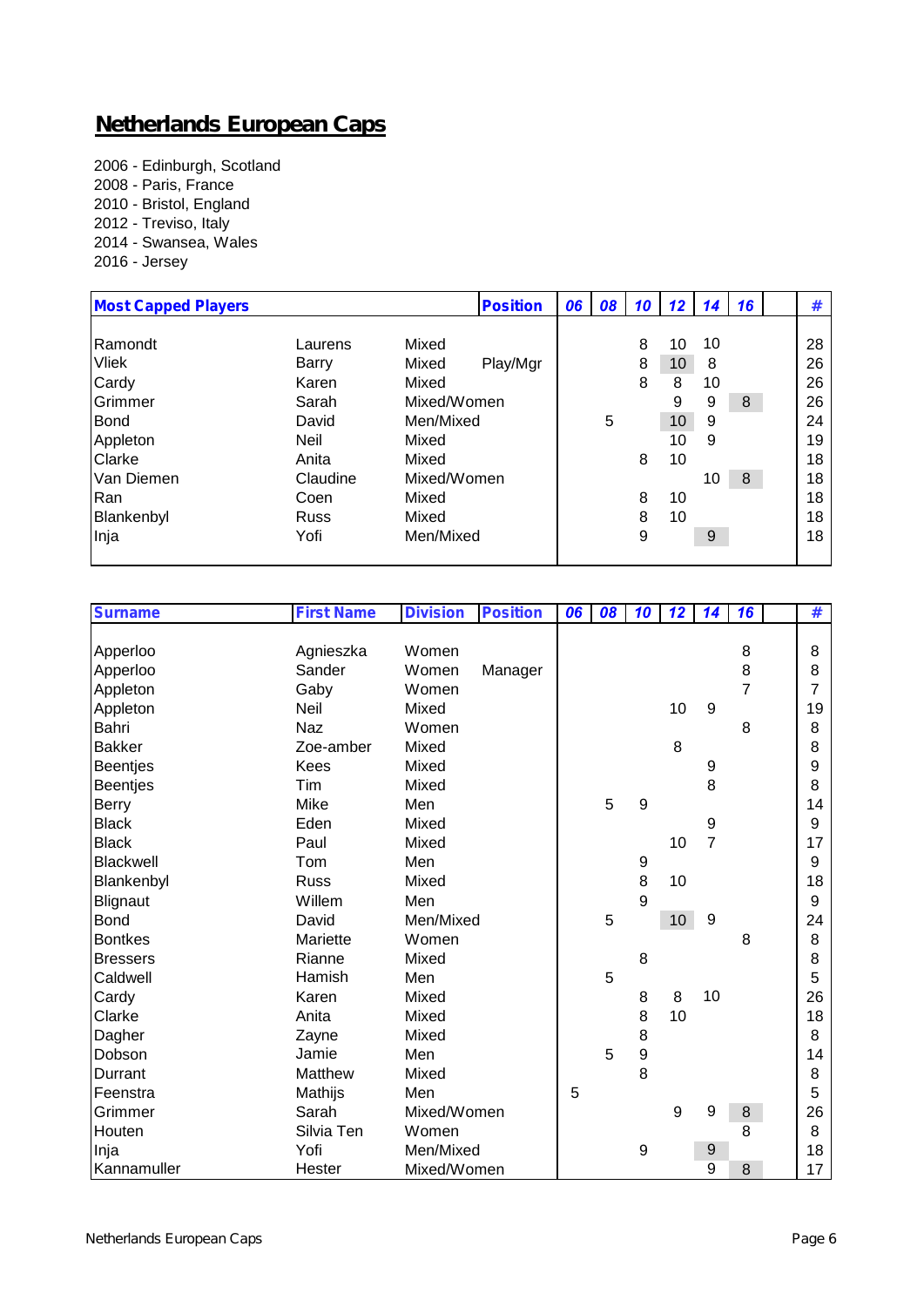| <b>Surname</b>            | <b>First Name</b> | <b>Division</b> | <b>Position</b> | 06          | 08             | $\overline{10}$  | 12               | 14 | 16             | #               |
|---------------------------|-------------------|-----------------|-----------------|-------------|----------------|------------------|------------------|----|----------------|-----------------|
| Kennedy                   | James             | Men             |                 |             | $\overline{5}$ | $\overline{9}$   |                  |    |                | $\overline{14}$ |
| Kent                      | Alan              | Mixed           |                 |             |                | 8                |                  |    |                | 8               |
| Kerkhof                   | Sander            | Men             |                 | 5           |                |                  |                  |    |                | 5               |
| Kidd                      | Fletcher          | Men             |                 |             |                | $\boldsymbol{9}$ |                  |    |                | 9               |
| Kirby                     | Fiona             | Women           |                 |             |                |                  |                  |    | 8              | 8               |
| Kock                      | Andrea            | Women           |                 |             |                |                  |                  |    | 8              | 8               |
| Lang                      | <b>Brad</b>       | Men             |                 |             | 5              |                  |                  |    |                | 5               |
| Leeuwenhoek               | Marianne          | Mixed           |                 |             |                | 8                | $\boldsymbol{9}$ |    |                | 17              |
| Lim                       | Chris             | Mixed           |                 |             |                |                  | 10               |    |                | 10              |
| Lindert                   | Lisenka Te        | Women           |                 |             |                |                  |                  |    | 8              | 8               |
| Lumsden                   | Mark              | Men             |                 |             | 5              |                  |                  |    |                | 5               |
| McMiken                   | Fiona             | Men             |                 | $\mathbf 5$ |                |                  |                  |    |                | 5               |
| Moree                     | Jorik             | Men             |                 | 5           |                |                  |                  |    |                | 5               |
| Morreau                   | Luke              | Men             |                 |             | 5              | 9                |                  |    |                | 14              |
| <b>Myers</b>              | Matt              | Men             |                 |             | 5              |                  |                  |    |                | 5               |
| Nicod                     | Lara              | Mixed           |                 |             |                |                  | $\boldsymbol{9}$ |    |                | 9               |
| O'Mahony                  | Michael           | Men             |                 | 5           |                |                  |                  |    |                | 5               |
| Penris                    | Robbie            | Men             |                 |             |                | 9                |                  |    |                | 9               |
| Percy                     | Tahi              | Men             |                 |             |                | 9                |                  |    |                | 9               |
| Peters                    | Elly              | Women           |                 |             |                |                  |                  |    | 8              | 8               |
| Ramondt                   | Laurens           | Mixed           |                 |             |                | 8                | 10               | 10 |                | 28              |
| Ran                       | Coen              | Mixed           |                 |             |                | 8                | 10               |    |                | 18              |
| Reece                     | Cerys             | Women           |                 |             |                |                  |                  |    | 7              | $\overline{7}$  |
| <b>Sceats</b>             | Andy              | Men             |                 |             | 5              |                  |                  |    |                | 5               |
| Sheppeard                 | Charlie           | Men             |                 |             | 5              |                  |                  |    |                | 5               |
| Smallman                  | Stacy             | Mixed           | Coach           |             |                |                  | 10               |    |                | 10              |
| Smith                     | Michiel           | Men             |                 | $\mathbf 5$ |                |                  |                  |    |                | 5               |
| <b>Smolders</b>           | Tim               | Men             |                 |             |                | $\boldsymbol{9}$ |                  |    |                | 9               |
| Stanford-Smyth            | Rudy              | Men             |                 | 5           |                |                  |                  |    |                | 5               |
| Tateno                    | Masayo            | Mixed/Women     |                 |             |                |                  | $\overline{7}$   | 8  | 2 <sup>7</sup> | 17              |
| Taylor                    | <b>Mick</b>       | Men             |                 |             | 5              |                  |                  |    |                | 5               |
| van Dael                  | Patrick           | Men             |                 | 5           |                |                  |                  |    |                | 5               |
| van Dalen                 | Maaike            | Mixed           |                 |             |                | 8                |                  |    |                | 8               |
| Van Diemen                | Claudine          | Mixed/Women     |                 |             |                |                  |                  | 10 | 8              | 18              |
| van Engelsdorp Gastelaars | Ursus             | Men             | Coach           | 5           |                |                  |                  |    |                | 5               |
| Vis                       | Pieter            | Mixed           | Coach           |             |                |                  | 10               |    |                | 10              |
| <b>Vliek</b>              | <b>Barry</b>      | Mixed           | Play/Mgr        |             |                | 8                | 10               | 8  |                | 26              |
| von den Hoff              | <b>Rik</b>        | Mixed           |                 |             |                |                  | 10               |    |                | 10              |
| Voorhorst                 | Guido             | Men             | Manager         | $\sqrt{5}$  |                |                  |                  |    |                | 5               |
| Westerhof                 | Alex              | Men             |                 |             |                | 9                |                  |    |                | 9               |
| Westerhof                 | Vincent           | Mixed           |                 |             |                |                  |                  | 8  |                | 8               |
| Williams                  | Hester            | Mixed/Women     |                 |             |                |                  |                  | 8  | 8              | 16              |
| Wood                      | Anna              | Mixed           |                 |             |                | 8                |                  |    |                | 8               |
|                           |                   |                 |                 |             |                |                  |                  |    |                |                 |

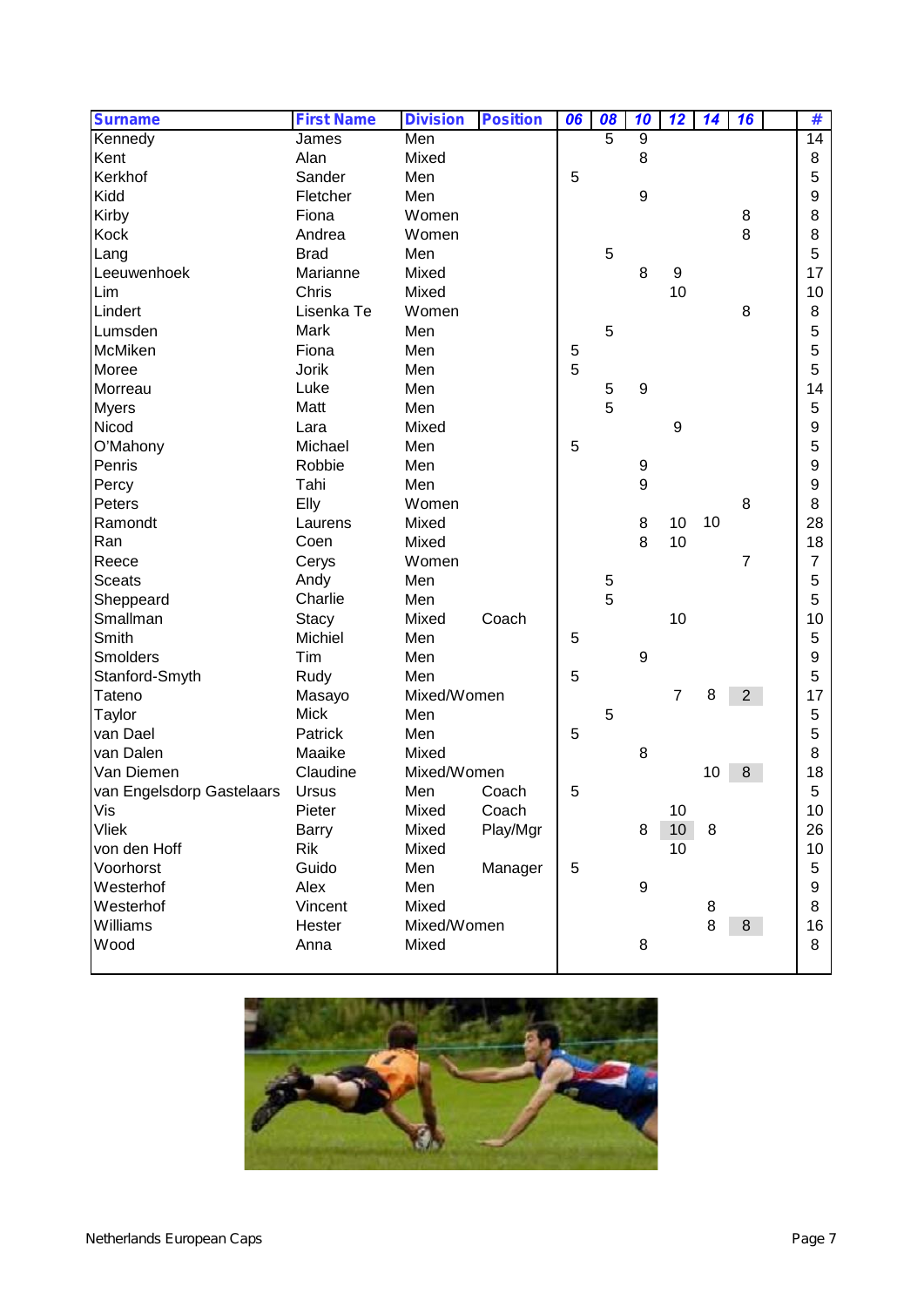# **Mainland Cup Representative Caps**

2013 - Vienna, Austria

| <b>Last Name</b> | <b>First Name</b> | <b>Division</b><br><b>Position</b> | 2015<br>2013<br>2017 | # |
|------------------|-------------------|------------------------------------|----------------------|---|
|                  |                   |                                    |                      |   |
| Apperloo         | Sander            | Men                                | 6                    | 6 |
| Appleton         | Neil              | Mixed                              | 5                    | 5 |
| <b>Atkins</b>    | Daniel            | Men                                | 6                    | 6 |
| <b>Beentjes</b>  | Kees              | Men                                | 6                    | 6 |
| Beentjes         | Tim               | Men                                | 6                    | 6 |
| Berry            | Mike              | Mixed                              | 5                    | 5 |
| Blankenbyl       | <b>Russ</b>       | Mixed                              | 5                    | 5 |
| Blignaut         | Willem            | Men                                | 6                    | 6 |
| <b>Bond</b>      | David             | Mixed                              | 5                    | 5 |
| Clarke           | Anita             | Mixed                              | 5                    | 5 |
| de Jong          | Andre             | Men                                | 6                    | 6 |
| Devereux         | Mark              | Mixed                              | 5                    | 5 |
| Dobson           | Jamie             | Men                                | 6                    | 6 |
| Inja             | Yofi              | Mixed                              | 5                    | 5 |
| Kannamuller      | Hester            | Mixed                              | 5                    | 5 |
| Leeuwenhoek      | Marianne          | Mixed                              | 5                    | 5 |
| Lim              | Chris             | Mixed                              | 5                    | 5 |
| Owen             | Garth             | Men                                | 6                    | 6 |
| Percy            | Tahi              | Mixed                              | 5                    | 5 |
| Pitman           | Jon               | Men                                | 6                    | 6 |
| Ramondt          | Laurens           | Men                                | 6                    | 6 |
| Tateno           | Masayo            | Mixed                              | 5                    | 5 |
| Tigelaar         | Sjoerd            | Men                                | 6                    | 6 |
| <b>Vliek</b>     | <b>Barry</b>      | Men                                | 6                    | 6 |
| Westerhof        | Vincent           | Men                                | 6                    | 6 |
| Williams         | Hester            | Mixed                              | 5                    | 5 |
| Wuyts            | Wema              | Men                                | 6                    | 6 |
|                  |                   |                                    |                      |   |